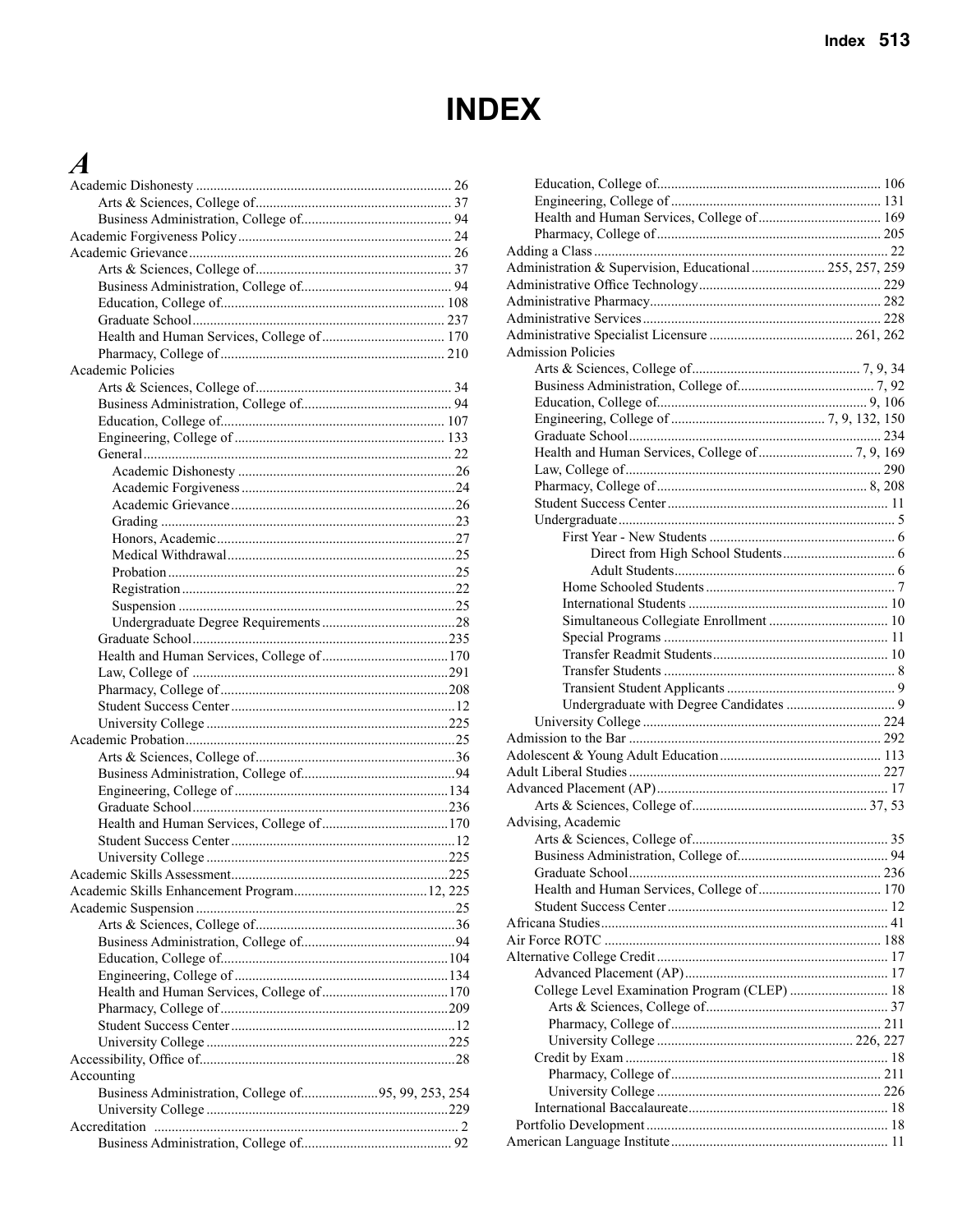| <b>Application Process</b>                     |  |
|------------------------------------------------|--|
|                                                |  |
| Undergraduate                                  |  |
|                                                |  |
|                                                |  |
|                                                |  |
|                                                |  |
|                                                |  |
|                                                |  |
|                                                |  |
|                                                |  |
|                                                |  |
|                                                |  |
| Areas of Study                                 |  |
|                                                |  |
|                                                |  |
| Army Concurrent Admissions Program (ConAP)  13 |  |
|                                                |  |
|                                                |  |
|                                                |  |
|                                                |  |
|                                                |  |
|                                                |  |
|                                                |  |
|                                                |  |
|                                                |  |
|                                                |  |
|                                                |  |
|                                                |  |
|                                                |  |
|                                                |  |
|                                                |  |
|                                                |  |
|                                                |  |
|                                                |  |
|                                                |  |
|                                                |  |
|                                                |  |
|                                                |  |
|                                                |  |
|                                                |  |
|                                                |  |
|                                                |  |
|                                                |  |
|                                                |  |
|                                                |  |
|                                                |  |
|                                                |  |
|                                                |  |
|                                                |  |
|                                                |  |
|                                                |  |
|                                                |  |
|                                                |  |
|                                                |  |
|                                                |  |
|                                                |  |
|                                                |  |
|                                                |  |
|                                                |  |

| Premedical, Predental and Preveterinary Program 40 |  |
|----------------------------------------------------|--|
|                                                    |  |
|                                                    |  |
|                                                    |  |
|                                                    |  |
|                                                    |  |
|                                                    |  |
|                                                    |  |
|                                                    |  |
|                                                    |  |
|                                                    |  |
|                                                    |  |
|                                                    |  |
|                                                    |  |
|                                                    |  |
|                                                    |  |
|                                                    |  |
|                                                    |  |
|                                                    |  |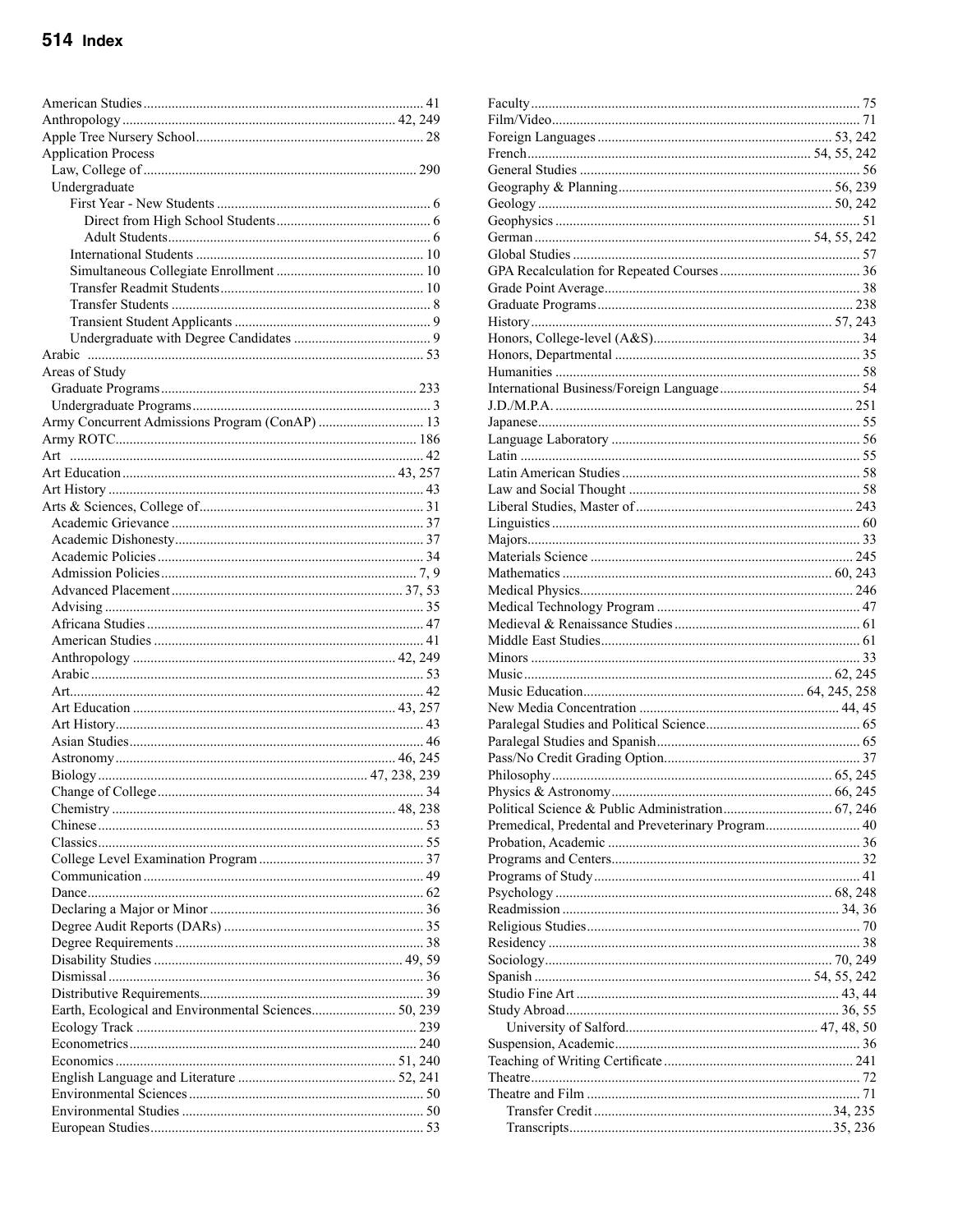#### $\boldsymbol{B}$

| Entrepreneurship, Family & Small Business 96, 99 |  |
|--------------------------------------------------|--|
|                                                  |  |
|                                                  |  |
|                                                  |  |
|                                                  |  |
|                                                  |  |
|                                                  |  |
|                                                  |  |
|                                                  |  |
|                                                  |  |
|                                                  |  |
|                                                  |  |
|                                                  |  |
|                                                  |  |
|                                                  |  |
|                                                  |  |
|                                                  |  |

| Organizational Development and Management98 |  |
|---------------------------------------------|--|
|                                             |  |
|                                             |  |
|                                             |  |
|                                             |  |
|                                             |  |
|                                             |  |
|                                             |  |
|                                             |  |
|                                             |  |
|                                             |  |
|                                             |  |
|                                             |  |
|                                             |  |
|                                             |  |
|                                             |  |

#### $\overline{C}$

| Career and Technical Education  123, 255, 257, 262, 263 |  |
|---------------------------------------------------------|--|
|                                                         |  |
|                                                         |  |
| Change of College                                       |  |
|                                                         |  |
|                                                         |  |
|                                                         |  |
|                                                         |  |
|                                                         |  |
|                                                         |  |
|                                                         |  |
|                                                         |  |
|                                                         |  |
|                                                         |  |
|                                                         |  |
|                                                         |  |
|                                                         |  |
|                                                         |  |
|                                                         |  |
|                                                         |  |
|                                                         |  |
|                                                         |  |
|                                                         |  |
|                                                         |  |
|                                                         |  |
|                                                         |  |
|                                                         |  |
| Computer Science and Engineering Technology 150         |  |
|                                                         |  |
|                                                         |  |
| Concurrent Admissions Program, Army (ConAP) 13          |  |
|                                                         |  |
| Contingent Admission Program, College of Pharmacy206    |  |
|                                                         |  |
| Cooperative Education Program (Engineering) 133, 150    |  |
|                                                         |  |
|                                                         |  |
|                                                         |  |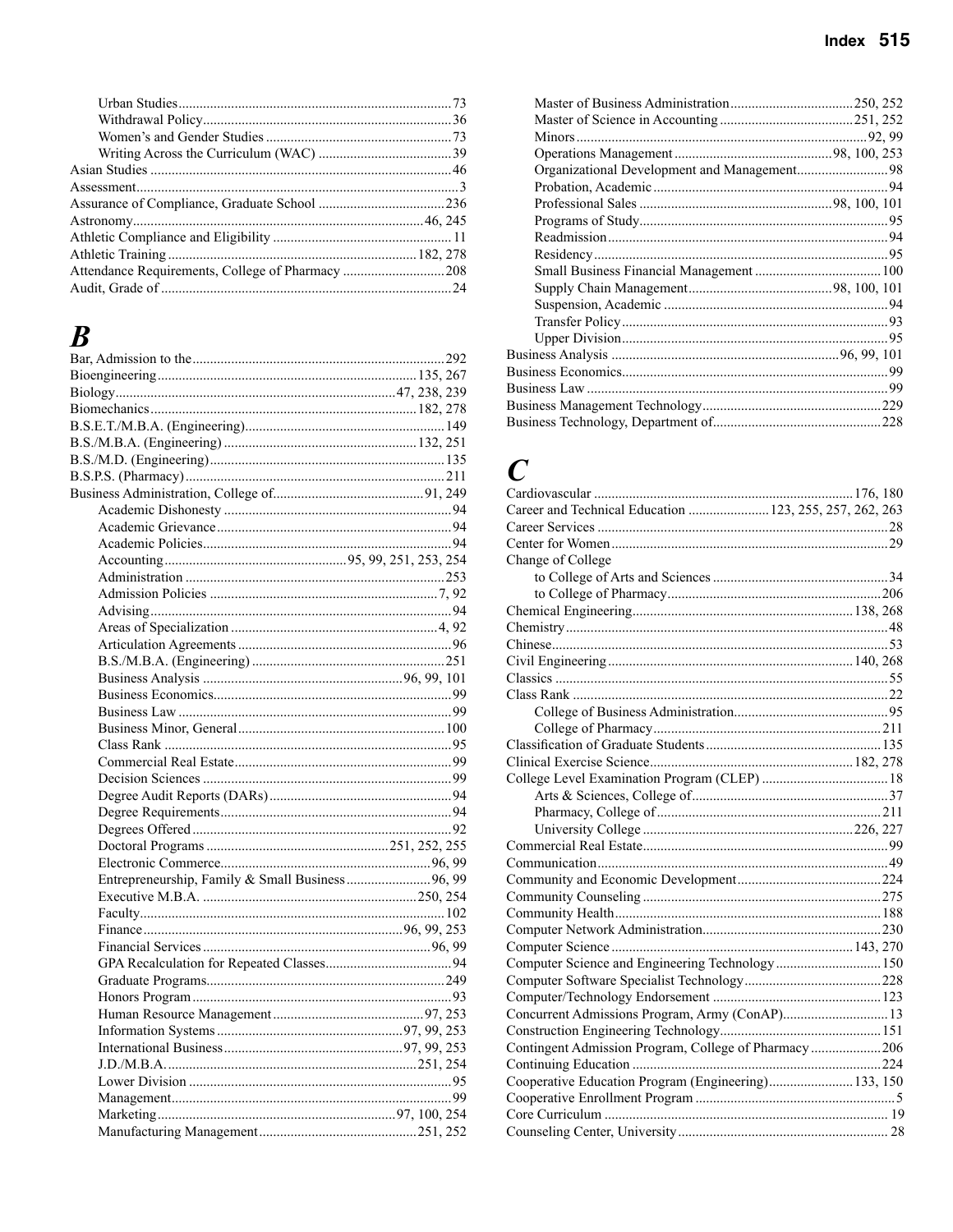| College Level Examination Program (CLEP)  18 |  |
|----------------------------------------------|--|
|                                              |  |
|                                              |  |
|                                              |  |
|                                              |  |
|                                              |  |
|                                              |  |
|                                              |  |
|                                              |  |
|                                              |  |
|                                              |  |

### *D*

| Defense Activity for Non-Traditional Education                  |  |
|-----------------------------------------------------------------|--|
|                                                                 |  |
| Degree and Special Programs, Division of University College 224 |  |
| Degree Audit Reporting System (DARS)                            |  |
|                                                                 |  |
|                                                                 |  |
| Degree Requirements                                             |  |
|                                                                 |  |
|                                                                 |  |
|                                                                 |  |
|                                                                 |  |
|                                                                 |  |
|                                                                 |  |
|                                                                 |  |
|                                                                 |  |
|                                                                 |  |
|                                                                 |  |
|                                                                 |  |
|                                                                 |  |
|                                                                 |  |
| Dismissal, Academic                                             |  |
|                                                                 |  |
|                                                                 |  |
|                                                                 |  |
|                                                                 |  |
|                                                                 |  |
|                                                                 |  |
|                                                                 |  |
| Distributive Requirements, College of Arts and Sciences 39      |  |
| Diversity of Non-Western Culture Core Requirement 21            |  |
|                                                                 |  |
|                                                                 |  |
|                                                                 |  |
|                                                                 |  |
|                                                                 |  |
|                                                                 |  |
|                                                                 |  |
|                                                                 |  |
|                                                                 |  |
|                                                                 |  |
|                                                                 |  |

# $E$ <br>Earl<sub>:</sub><br>Eart

| Administration & Supervision, Educational  255, 257, 259        |  |
|-----------------------------------------------------------------|--|
|                                                                 |  |
|                                                                 |  |
|                                                                 |  |
|                                                                 |  |
|                                                                 |  |
|                                                                 |  |
|                                                                 |  |
|                                                                 |  |
|                                                                 |  |
|                                                                 |  |
|                                                                 |  |
| Early Childhood Education 110, 255, 257, 262, 263               |  |
|                                                                 |  |
| Educational Administration & Supervision  255, 257, 259         |  |
|                                                                 |  |
| Educational Research and Measurement  255, 257, 259             |  |
|                                                                 |  |
|                                                                 |  |
|                                                                 |  |
| <b>Elementary Education</b>                                     |  |
|                                                                 |  |
|                                                                 |  |
|                                                                 |  |
| Undergraduate (see Early Childhood or Middle Childhood)         |  |
|                                                                 |  |
|                                                                 |  |
|                                                                 |  |
|                                                                 |  |
|                                                                 |  |
| GPA Recalculation for Repeated Courses 108                      |  |
|                                                                 |  |
|                                                                 |  |
|                                                                 |  |
|                                                                 |  |
|                                                                 |  |
|                                                                 |  |
|                                                                 |  |
|                                                                 |  |
|                                                                 |  |
|                                                                 |  |
|                                                                 |  |
| Master of Arts and Education  241, 242, 243, 244, 248, 249, 256 |  |
| Master of Science and Education 238, 239, 240, 244, 246, 256    |  |
|                                                                 |  |
|                                                                 |  |
|                                                                 |  |
|                                                                 |  |
|                                                                 |  |
|                                                                 |  |
|                                                                 |  |
|                                                                 |  |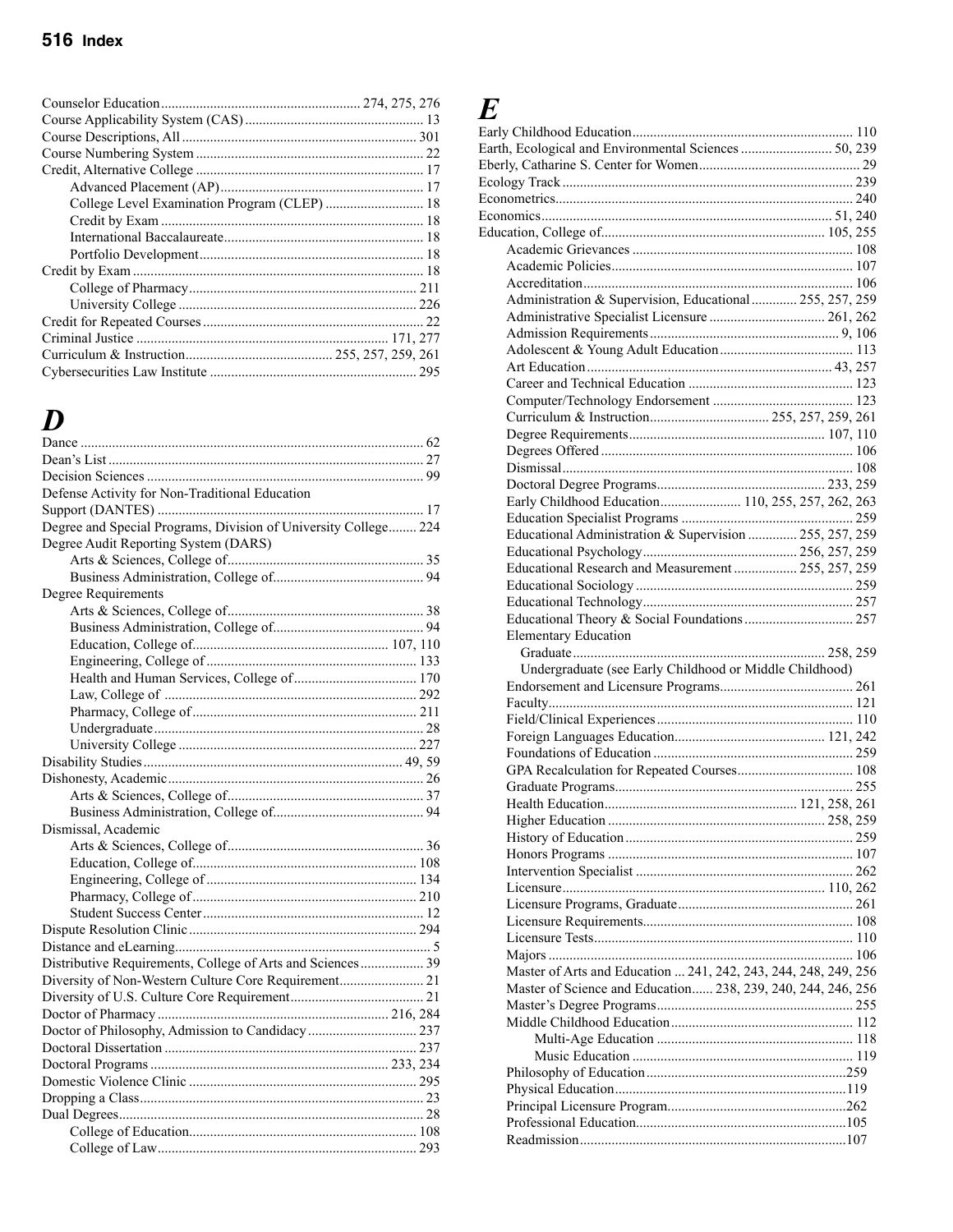| Index $517$ |  |
|-------------|--|
|             |  |
| 131         |  |
|             |  |

| School Counselor and School Psychologist Licensure 263   |  |
|----------------------------------------------------------|--|
|                                                          |  |
|                                                          |  |
|                                                          |  |
| Secondary Education                                      |  |
|                                                          |  |
|                                                          |  |
| Undergraduate (see Middle Childhood or AYA)              |  |
|                                                          |  |
|                                                          |  |
|                                                          |  |
|                                                          |  |
|                                                          |  |
|                                                          |  |
|                                                          |  |
|                                                          |  |
| Educational Administration & Supervision  255, 257, 259  |  |
|                                                          |  |
| Educational Research and Measurement  255, 257, 259      |  |
|                                                          |  |
|                                                          |  |
|                                                          |  |
|                                                          |  |
|                                                          |  |
|                                                          |  |
|                                                          |  |
|                                                          |  |
| <b>Elementary Education</b>                              |  |
|                                                          |  |
| Undergraduate (see Early Childhood or Middle Childhood)  |  |
|                                                          |  |
| Engineering Technology, College of Engineering  149, 273 |  |
|                                                          |  |
|                                                          |  |
|                                                          |  |
|                                                          |  |
|                                                          |  |
|                                                          |  |
|                                                          |  |
|                                                          |  |
|                                                          |  |
|                                                          |  |
|                                                          |  |
|                                                          |  |
|                                                          |  |
|                                                          |  |
|                                                          |  |
|                                                          |  |
|                                                          |  |
|                                                          |  |
|                                                          |  |
|                                                          |  |
|                                                          |  |
|                                                          |  |
|                                                          |  |
|                                                          |  |
|                                                          |  |
|                                                          |  |
|                                                          |  |
|                                                          |  |
|                                                          |  |
|                                                          |  |
|                                                          |  |
| Law, Guaranteed Admission to College of  132, 150        |  |
|                                                          |  |
|                                                          |  |
|                                                          |  |

#### $\boldsymbol{F}$

| rees             |  |
|------------------|--|
|                  |  |
|                  |  |
| Field Experience |  |
|                  |  |
|                  |  |
|                  |  |
|                  |  |
| Financial Aid    |  |
|                  |  |
|                  |  |
|                  |  |
|                  |  |
|                  |  |
|                  |  |
|                  |  |
|                  |  |
|                  |  |
|                  |  |
|                  |  |
|                  |  |
|                  |  |
|                  |  |
|                  |  |
|                  |  |
|                  |  |
|                  |  |

#### $\boldsymbol{G}$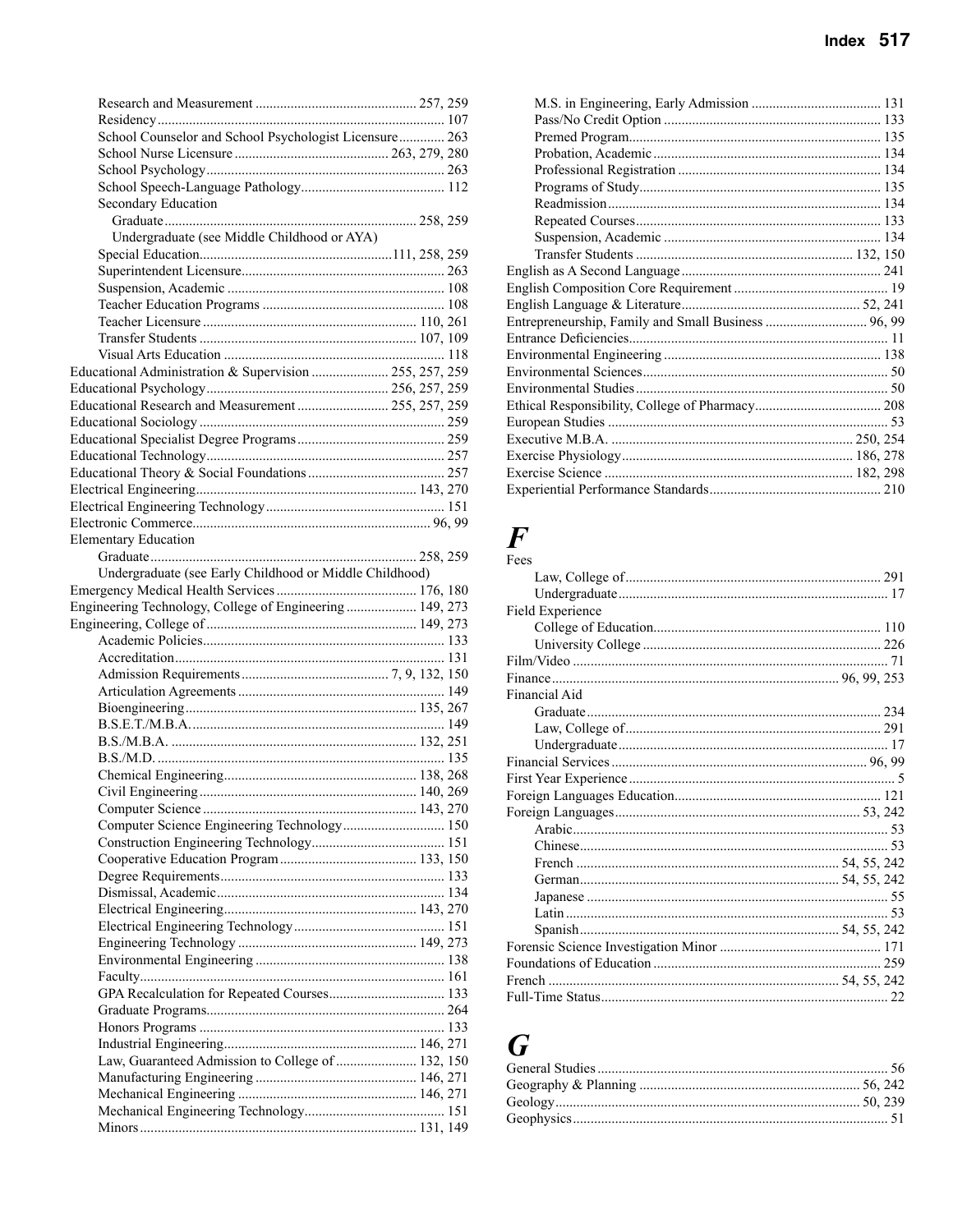#### 518 Index

| GPA Recalculation for Repeated Courses (Grade Deletion)  24 |  |
|-------------------------------------------------------------|--|
|                                                             |  |
|                                                             |  |
|                                                             |  |
|                                                             |  |
|                                                             |  |
| Grade Deletion (see GPA Recalculation for Repeated Courses) |  |
| Grade of                                                    |  |
|                                                             |  |
|                                                             |  |
|                                                             |  |
|                                                             |  |
|                                                             |  |
|                                                             |  |
|                                                             |  |
|                                                             |  |
|                                                             |  |
|                                                             |  |
|                                                             |  |
|                                                             |  |
|                                                             |  |
|                                                             |  |
|                                                             |  |
|                                                             |  |
| Administration & Supervision, Educational  255, 257, 259    |  |
|                                                             |  |
|                                                             |  |
|                                                             |  |
|                                                             |  |
|                                                             |  |
|                                                             |  |
|                                                             |  |
|                                                             |  |
|                                                             |  |
|                                                             |  |
|                                                             |  |
|                                                             |  |
| <b>Athletic Training</b>                                    |  |
|                                                             |  |
|                                                             |  |
|                                                             |  |
|                                                             |  |
|                                                             |  |
| Career and Technical Education  255, 257, 262, 263          |  |
|                                                             |  |
|                                                             |  |
|                                                             |  |
|                                                             |  |
|                                                             |  |
|                                                             |  |
|                                                             |  |
|                                                             |  |
|                                                             |  |
|                                                             |  |
|                                                             |  |
|                                                             |  |
|                                                             |  |

| Early Childhood Education 255, 257, 262, 263                  |  |  |
|---------------------------------------------------------------|--|--|
| Earth, Ecological and Environmental Sciences  239             |  |  |
|                                                               |  |  |
|                                                               |  |  |
|                                                               |  |  |
|                                                               |  |  |
| Educational Administration and Supervision 255, 257, 259      |  |  |
|                                                               |  |  |
| Educational Research and Measurement  255, 257, 259           |  |  |
|                                                               |  |  |
|                                                               |  |  |
|                                                               |  |  |
| Educational Theory and Social Foundations  257                |  |  |
| Electrical Engineering and Computer Science  270              |  |  |
| Elementary and Early Childhood Education 258, 259             |  |  |
|                                                               |  |  |
|                                                               |  |  |
|                                                               |  |  |
|                                                               |  |  |
|                                                               |  |  |
|                                                               |  |  |
|                                                               |  |  |
|                                                               |  |  |
|                                                               |  |  |
|                                                               |  |  |
|                                                               |  |  |
|                                                               |  |  |
|                                                               |  |  |
|                                                               |  |  |
|                                                               |  |  |
|                                                               |  |  |
|                                                               |  |  |
|                                                               |  |  |
|                                                               |  |  |
| Health Care Policy and Administration Certificate Program 247 |  |  |
|                                                               |  |  |
|                                                               |  |  |
| Health Education with School Nurse Certification 280          |  |  |
|                                                               |  |  |
|                                                               |  |  |
|                                                               |  |  |
|                                                               |  |  |
|                                                               |  |  |
|                                                               |  |  |
|                                                               |  |  |
|                                                               |  |  |
|                                                               |  |  |
|                                                               |  |  |
|                                                               |  |  |
|                                                               |  |  |
|                                                               |  |  |
|                                                               |  |  |
|                                                               |  |  |
|                                                               |  |  |
|                                                               |  |  |
|                                                               |  |  |
| Licensure Alternative Master's Program (LAMP)  262            |  |  |
|                                                               |  |  |
|                                                               |  |  |
|                                                               |  |  |
|                                                               |  |  |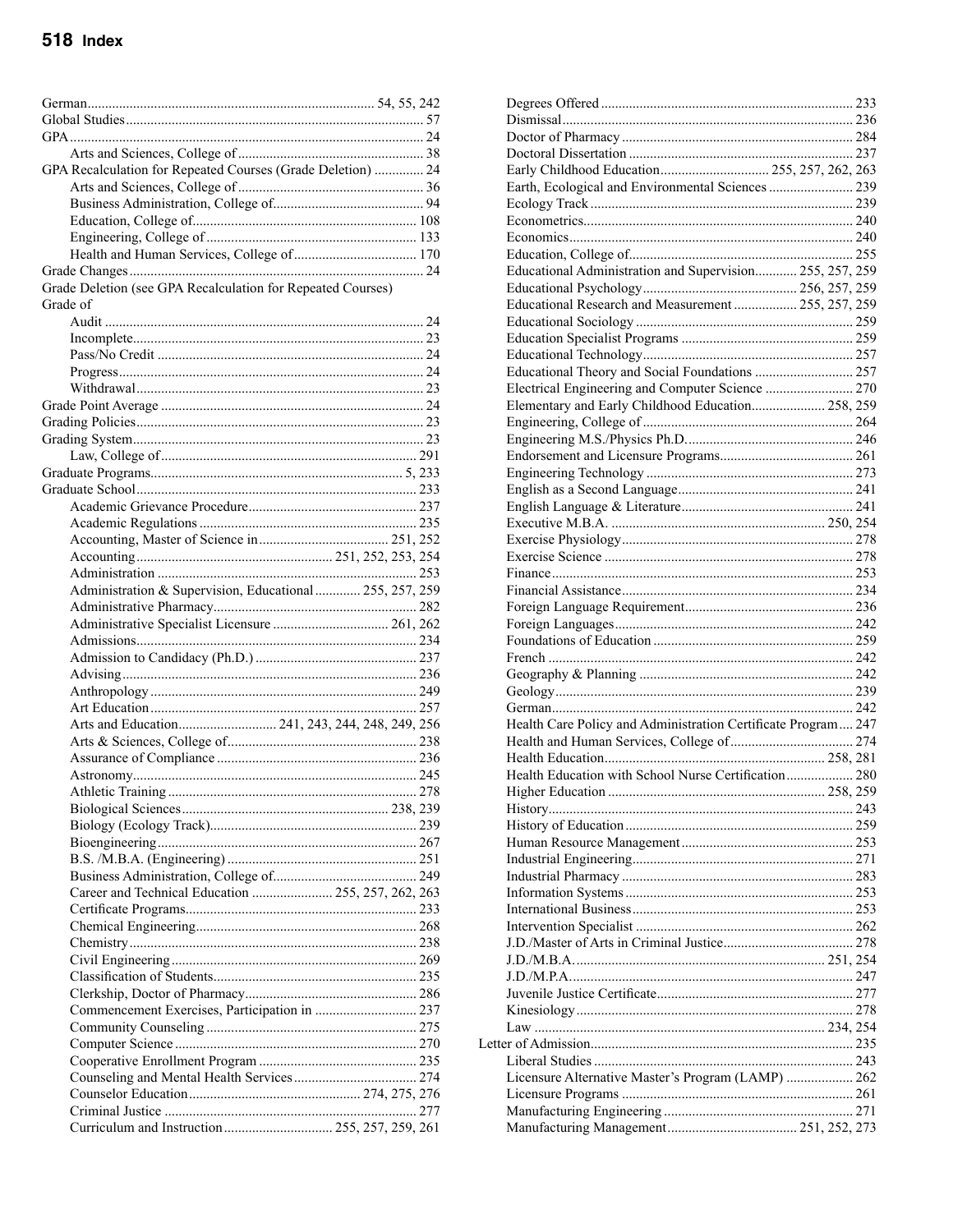|                      | Index $519$ |  |
|----------------------|-------------|--|
|                      |             |  |
|                      |             |  |
|                      |             |  |
|                      |             |  |
|                      |             |  |
| duation Requirements |             |  |

| Master of Arts and Education  241, 242, 243, 244, 248, 249, 256 |
|-----------------------------------------------------------------|
| Master of Business Administration 250, 252, 254                 |
|                                                                 |
|                                                                 |
|                                                                 |
|                                                                 |
| Master of Science and Education 238, 239, 240, 244, 246, 256    |
|                                                                 |
|                                                                 |
|                                                                 |
| Master of Science in Engineering, Early Admission  264          |
|                                                                 |
|                                                                 |
|                                                                 |
|                                                                 |
|                                                                 |
|                                                                 |
|                                                                 |
|                                                                 |
| Mechanical, Industrial & Mfgr. Engineering 271                  |
|                                                                 |
|                                                                 |
|                                                                 |
|                                                                 |
| Municipal Administration Certificate Program 247                |
|                                                                 |
|                                                                 |
|                                                                 |
|                                                                 |
|                                                                 |
|                                                                 |
|                                                                 |
|                                                                 |
|                                                                 |
|                                                                 |
|                                                                 |
|                                                                 |
|                                                                 |
|                                                                 |
|                                                                 |
|                                                                 |
|                                                                 |
|                                                                 |
|                                                                 |
|                                                                 |
|                                                                 |
|                                                                 |
|                                                                 |
|                                                                 |
| Residence Requirements for the Ph.D. and Ed.D. Degrees 237      |
|                                                                 |
|                                                                 |
|                                                                 |
|                                                                 |
| School Counselor and School Psychologist Licensure 263          |
|                                                                 |
|                                                                 |
| Science and Education  238, 239, 240, 244, 246, 256             |
|                                                                 |
|                                                                 |
|                                                                 |
|                                                                 |
|                                                                 |
|                                                                 |
|                                                                 |
|                                                                 |
|                                                                 |
| Therapeutic Arts, Recreational Therapy and  280                 |

| 235 |
|-----|
|     |
|     |
|     |
|     |
|     |
|     |
|     |
|     |
|     |
|     |
|     |
|     |
|     |
|     |
|     |
|     |
|     |
|     |
|     |
|     |

## $H_{\text{Health}}$

| Emergency Medical Health Services  176, 180                 |  |
|-------------------------------------------------------------|--|
|                                                             |  |
|                                                             |  |
|                                                             |  |
|                                                             |  |
| Grade Deletion (see GPA Recalculation for Repeated Courses) |  |
|                                                             |  |
|                                                             |  |
|                                                             |  |
|                                                             |  |
|                                                             |  |
|                                                             |  |
|                                                             |  |
|                                                             |  |
|                                                             |  |
|                                                             |  |
|                                                             |  |
|                                                             |  |
|                                                             |  |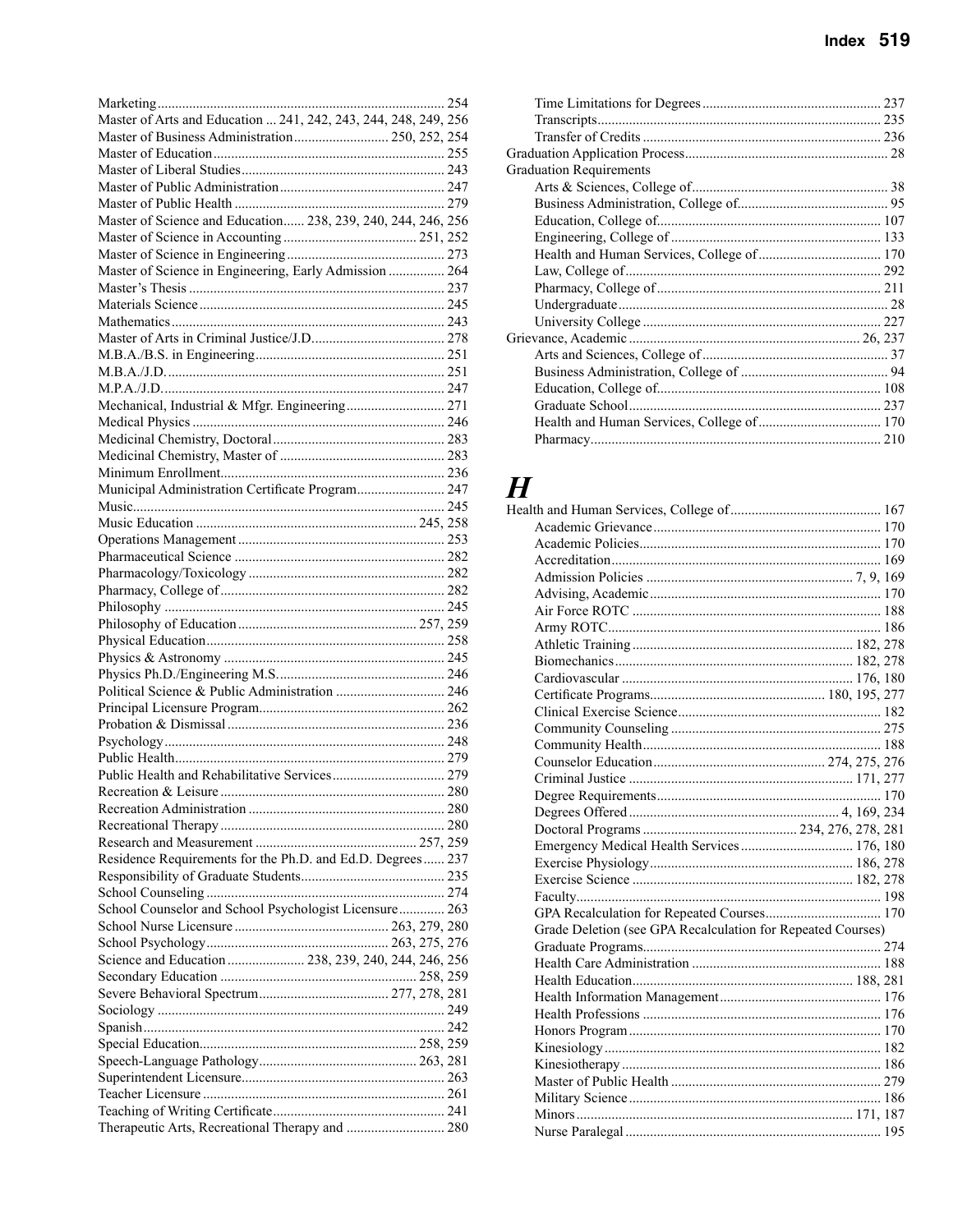| Public Health and Rehabilitative Services 188, 279                |  |
|-------------------------------------------------------------------|--|
|                                                                   |  |
|                                                                   |  |
|                                                                   |  |
|                                                                   |  |
|                                                                   |  |
|                                                                   |  |
|                                                                   |  |
|                                                                   |  |
|                                                                   |  |
|                                                                   |  |
|                                                                   |  |
|                                                                   |  |
|                                                                   |  |
|                                                                   |  |
| Therapeutic Arts, Recreational Therapy and  280                   |  |
|                                                                   |  |
|                                                                   |  |
|                                                                   |  |
|                                                                   |  |
|                                                                   |  |
| Health and Human Services Certificate Programs 176, 180, 195, 277 |  |
|                                                                   |  |
|                                                                   |  |
|                                                                   |  |
|                                                                   |  |
|                                                                   |  |
|                                                                   |  |
|                                                                   |  |
|                                                                   |  |
|                                                                   |  |
|                                                                   |  |
|                                                                   |  |
|                                                                   |  |
|                                                                   |  |
|                                                                   |  |
|                                                                   |  |
|                                                                   |  |
|                                                                   |  |
|                                                                   |  |
|                                                                   |  |
|                                                                   |  |
|                                                                   |  |
|                                                                   |  |
|                                                                   |  |
|                                                                   |  |

#### $\boldsymbol{I}$

| <b>International Student Admissions</b> |  |
|-----------------------------------------|--|
|                                         |  |
|                                         |  |
|                                         |  |
|                                         |  |

#### $\boldsymbol{J}$

#### $\boldsymbol{K}$

# $L_{\text{Lan}}$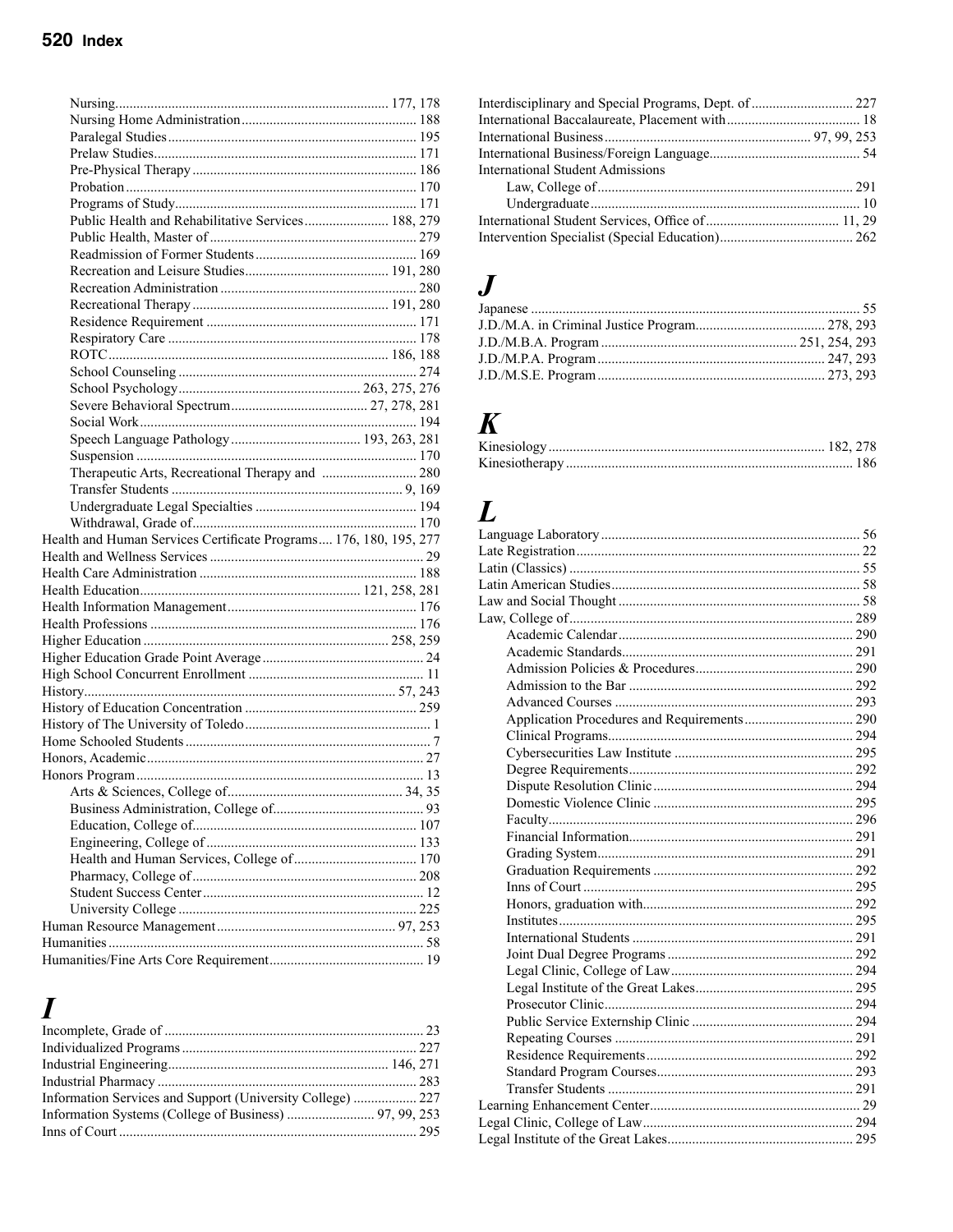| Liberal Studies    |  |
|--------------------|--|
|                    |  |
|                    |  |
|                    |  |
|                    |  |
| Licensure Programs |  |
|                    |  |
|                    |  |
|                    |  |
|                    |  |

#### *M*

| Majors                                                        |  |
|---------------------------------------------------------------|--|
|                                                               |  |
|                                                               |  |
|                                                               |  |
|                                                               |  |
|                                                               |  |
|                                                               |  |
|                                                               |  |
|                                                               |  |
|                                                               |  |
| Management                                                    |  |
|                                                               |  |
|                                                               |  |
|                                                               |  |
|                                                               |  |
|                                                               |  |
|                                                               |  |
| Master of Arts & Education  241, 242, 243, 244, 248, 249, 256 |  |
|                                                               |  |
|                                                               |  |
|                                                               |  |
|                                                               |  |
|                                                               |  |
| Master of Science and Education 238, 239, 240, 244, 246, 256  |  |
|                                                               |  |
|                                                               |  |
|                                                               |  |
|                                                               |  |
|                                                               |  |
|                                                               |  |
|                                                               |  |
|                                                               |  |
|                                                               |  |
|                                                               |  |
|                                                               |  |
|                                                               |  |
|                                                               |  |
|                                                               |  |
|                                                               |  |
|                                                               |  |
|                                                               |  |
| <b>Minors</b>                                                 |  |
|                                                               |  |
|                                                               |  |
|                                                               |  |
|                                                               |  |
| Health and Human Services, College of  171, 187               |  |
|                                                               |  |
|                                                               |  |
|                                                               |  |

#### *N*

#### *O*

#### *P*

| University College (see Grading, University College) |  |
|------------------------------------------------------|--|
|                                                      |  |
|                                                      |  |
|                                                      |  |
|                                                      |  |
|                                                      |  |
|                                                      |  |
|                                                      |  |
|                                                      |  |
|                                                      |  |
|                                                      |  |
|                                                      |  |
|                                                      |  |
|                                                      |  |
| Bachelor of Science in Pharmaceutical Sciences (Non- |  |
|                                                      |  |
|                                                      |  |
|                                                      |  |
|                                                      |  |
| College Level Examination Program (CLEP)  211        |  |
|                                                      |  |
|                                                      |  |
|                                                      |  |
|                                                      |  |
|                                                      |  |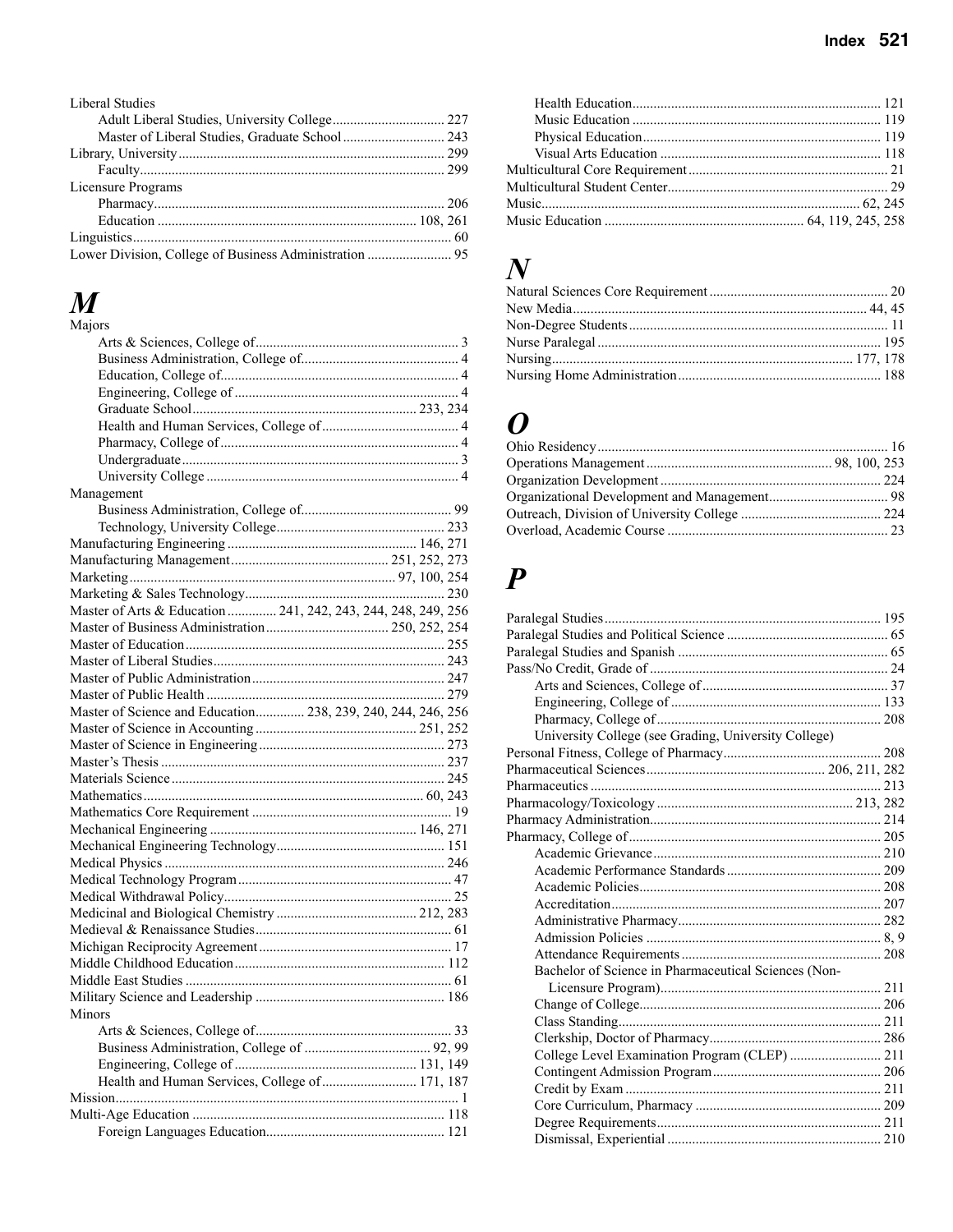| Medicinal and Biological Chemistry  212, 283      |  |  |
|---------------------------------------------------|--|--|
|                                                   |  |  |
|                                                   |  |  |
|                                                   |  |  |
|                                                   |  |  |
|                                                   |  |  |
|                                                   |  |  |
|                                                   |  |  |
|                                                   |  |  |
|                                                   |  |  |
|                                                   |  |  |
|                                                   |  |  |
|                                                   |  |  |
|                                                   |  |  |
|                                                   |  |  |
|                                                   |  |  |
|                                                   |  |  |
|                                                   |  |  |
|                                                   |  |  |
|                                                   |  |  |
|                                                   |  |  |
| <b>Prelaw Studies</b>                             |  |  |
|                                                   |  |  |
|                                                   |  |  |
|                                                   |  |  |
|                                                   |  |  |
| Premedical, Predental & Preveterinary Program  40 |  |  |
|                                                   |  |  |
|                                                   |  |  |
|                                                   |  |  |
|                                                   |  |  |
|                                                   |  |  |
|                                                   |  |  |
|                                                   |  |  |
|                                                   |  |  |
|                                                   |  |  |
|                                                   |  |  |
|                                                   |  |  |
|                                                   |  |  |
|                                                   |  |  |
|                                                   |  |  |
|                                                   |  |  |
|                                                   |  |  |
|                                                   |  |  |
|                                                   |  |  |
| Programs of Study                                 |  |  |
|                                                   |  |  |
|                                                   |  |  |
|                                                   |  |  |
|                                                   |  |  |
|                                                   |  |  |
|                                                   |  |  |
|                                                   |  |  |
|                                                   |  |  |
|                                                   |  |  |
|                                                   |  |  |
|                                                   |  |  |

#### $\boldsymbol{Q}$

|--|

#### $\boldsymbol{R}$

#### $\boldsymbol{S}$

| <b>Scholastic Distinction</b>                          |  |
|--------------------------------------------------------|--|
| Undergraduate (see Honors, Academic)                   |  |
|                                                        |  |
| School Counselor and School Psychologist Licensure 263 |  |
|                                                        |  |
|                                                        |  |
|                                                        |  |
|                                                        |  |
|                                                        |  |
| Secondary Education                                    |  |
|                                                        |  |
| Undergraduate (see Middle Childhood or AYA)            |  |
|                                                        |  |
|                                                        |  |
|                                                        |  |
|                                                        |  |
|                                                        |  |
|                                                        |  |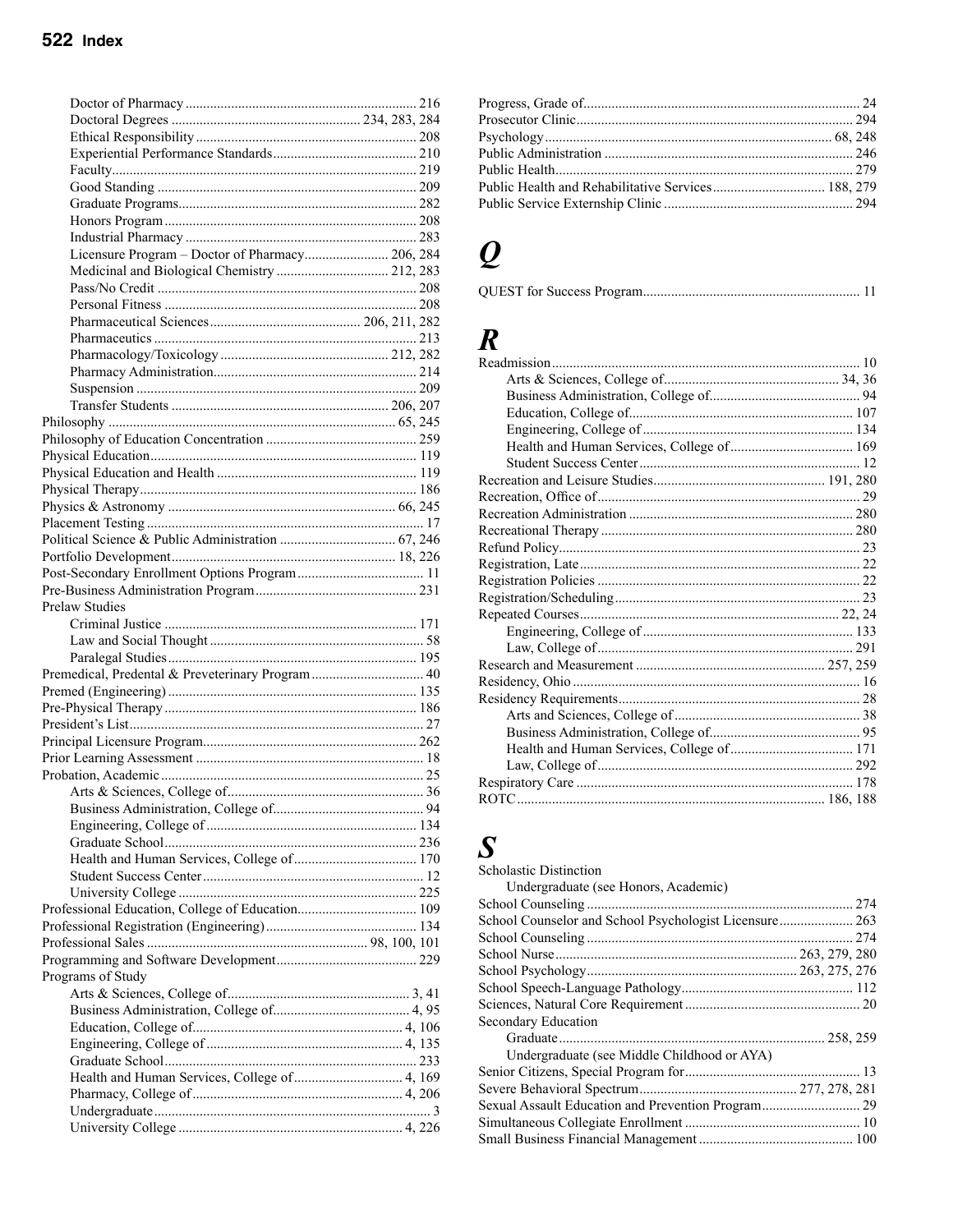| Student Access and Success, Division of University College  224 |  |
|-----------------------------------------------------------------|--|
|                                                                 |  |
|                                                                 |  |
|                                                                 |  |
|                                                                 |  |
|                                                                 |  |
|                                                                 |  |
|                                                                 |  |
|                                                                 |  |
|                                                                 |  |
|                                                                 |  |
| Post Secondary Enrollment Options Program  12                   |  |
|                                                                 |  |
|                                                                 |  |
|                                                                 |  |
|                                                                 |  |
|                                                                 |  |
|                                                                 |  |
|                                                                 |  |
|                                                                 |  |
|                                                                 |  |
|                                                                 |  |
|                                                                 |  |
|                                                                 |  |
|                                                                 |  |
|                                                                 |  |
|                                                                 |  |
| Sexual Assault Education and Prevention Program 29              |  |
|                                                                 |  |
|                                                                 |  |
|                                                                 |  |
|                                                                 |  |
|                                                                 |  |
|                                                                 |  |
|                                                                 |  |
|                                                                 |  |
|                                                                 |  |
|                                                                 |  |
|                                                                 |  |
|                                                                 |  |
|                                                                 |  |
|                                                                 |  |
|                                                                 |  |
|                                                                 |  |
|                                                                 |  |
|                                                                 |  |

#### $\boldsymbol{T}$

| $\bm{I}$                                              |  |
|-------------------------------------------------------|--|
|                                                       |  |
|                                                       |  |
|                                                       |  |
|                                                       |  |
|                                                       |  |
|                                                       |  |
|                                                       |  |
|                                                       |  |
|                                                       |  |
|                                                       |  |
|                                                       |  |
|                                                       |  |
|                                                       |  |
|                                                       |  |
|                                                       |  |
|                                                       |  |
| College Core                                          |  |
|                                                       |  |
|                                                       |  |
| College Level Examination Program (CLEP)  226, 227    |  |
|                                                       |  |
|                                                       |  |
|                                                       |  |
|                                                       |  |
|                                                       |  |
|                                                       |  |
|                                                       |  |
|                                                       |  |
|                                                       |  |
|                                                       |  |
|                                                       |  |
|                                                       |  |
|                                                       |  |
|                                                       |  |
|                                                       |  |
| Interdisciplinary and Special Programs, Dept. of  227 |  |
|                                                       |  |
|                                                       |  |
|                                                       |  |
|                                                       |  |
|                                                       |  |
|                                                       |  |
|                                                       |  |
|                                                       |  |
|                                                       |  |
|                                                       |  |